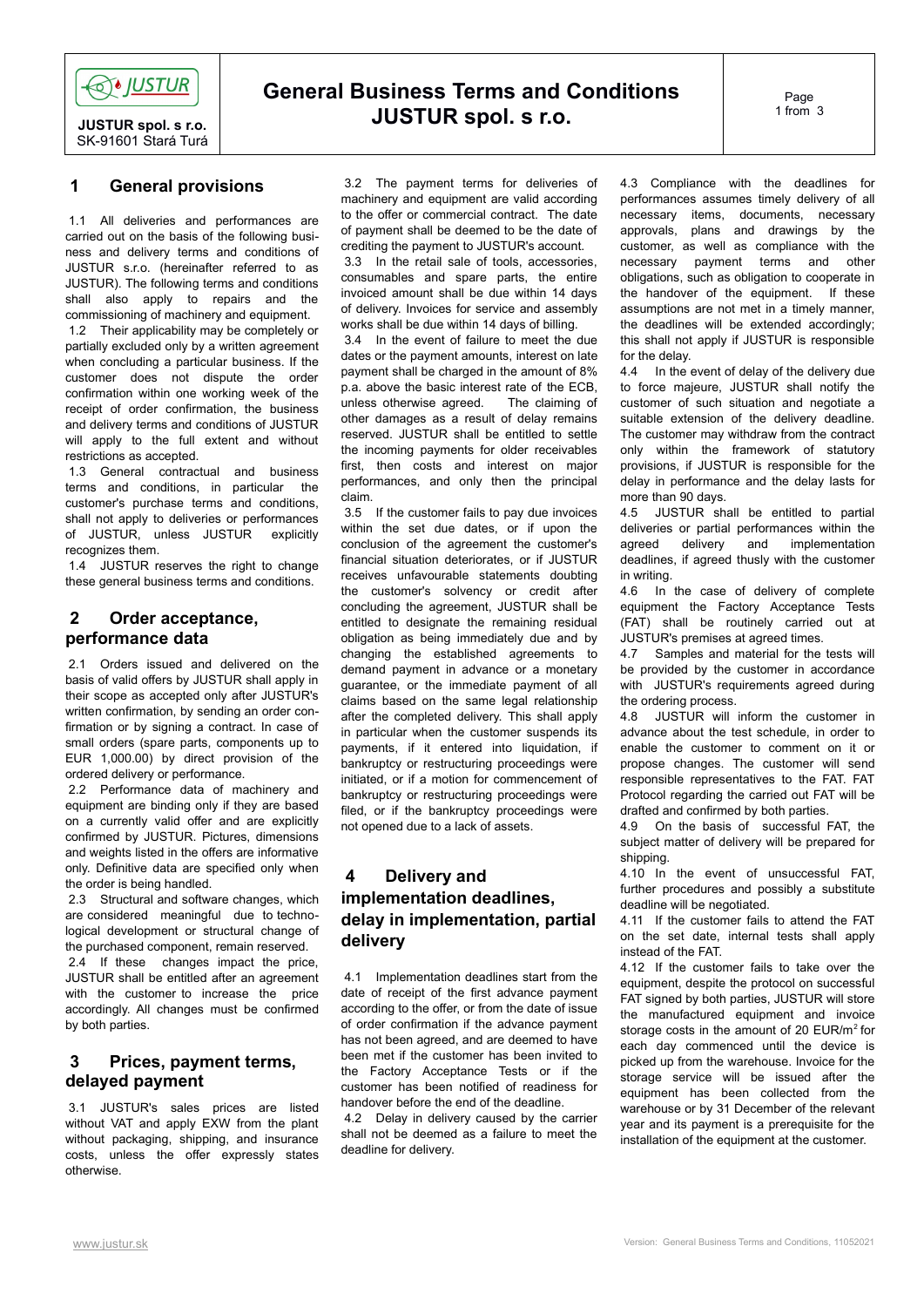

**JUSTUR spol. s r.o.** SK-91601 Stará Turá

# **General Business Terms and Conditions JUSTUR spol. s r.o.**

#### **5 Requests, supplements, changes**

 5.1 The equipment and machinery will be manufactured according to JUSTUR's design in compliance with international standards:

STN EN ISO 12100:2011

 STN EN ISO 13849-1:2016 STN EN ISO 13849-2:2013

STN EN 60204-1:2007

and also in accordance with the relevant standards, regulations and technical procedures and regulations from manufacturers of particular components. Specific regulations for individual product groups of equipments may be specified separately in the technical specification of

these equipments, which is part of the offer. The equipments are placed on the market in

accordance with Directive 42/2006/EU. Additional minor requests by the customer

after the conclusion of the contract or after confirmation of the order will be evaluated. Accepted requests will be approved in writing. 5.2 Extensive requirements that would jeopardize the originally set deadline and price will be addressed by a separate offer. Requests for changes that are not a source of non-compliance with the equipment's parameters or functionality are not eligible and may not be a reason for refusal to accept the delivery during FAT.

 5.3 JUSTUR shall not be in delay in the event that the delivery deadlines are postponed due to implementation of additional requests.

 5.4 If the subject matter of delivery requires it, after signing the contract the customer will deliver spatial layouts, including additional information impacting the location and functionality of the equipment, such as windows, heating, passages, etc., in order to enable timely processing of the spatial location of the equipment. The customer will approve a binding design of the equipment's spatial location no later than within 14 days of its receipt.

 5.5 The software provided with the equipment is the authorized standard software of JUSTUR whose scope of functions is reserved, unless concrete specific features or other extensions have been agreed on prior to accepting the order. 5.6 Small requests and refinements may be flexibly adjusted during finalization of the equipment, but they are not an eligible item of the customer, unless such features were clearly defined during ordering. In the case of

a larger scope of work, a separate price offer will be processed.

# **6 Dispatching, transport, packaging, transfer of risk**

 6.1 Dispatching of JUSTUR products is always carried out from the plant, unless otherwise agreed with the customer in writing. The transport is carried out at the expense and risk of the customer, unless agreed otherwise.

 6.2 The customer shall be obliged to insure or arrange insurance of the equipment during loading, transport, and unloading of the equipment to the assembly location, in the amount of 110% of the price of the delivered equipment.

 6.3 Without a special written request specifying the customer's transportation requirements, suitable transportation will be chosen to the best of knowledge and belief, but without any guarantee.

#### **7 Assembly, installation, training, handover**

 7.1 The customer will arrange and will be responsible for the unloading of the delivery from the carrier, its secure storage until the time of assembly and / or placement of the delivered equipment into the premises of the user, if not expressly agreed otherwise. The customer will provide the appropriate handling equipment necessary for the assembly (e.g. forklift truck, pallet truck, etc.).

 7.2 The customer will be responsible for the readiness of the premises for the installation of the subject of the delivery according to the documents sent during implementation. The necessary documents will be sent by JUSTUR no later than 1 month prior to the installation date.

 7.3 If any external work is necessary during installation (e.g. hole drilling, calibration of selected components), it will be arranged by the customer in advance.

 7.4 If the premises or other conditions required for the installation of the equipment are not in a state of readiness, causing an extension of the planned installation time or necessitate a repeated visit by JUSTUR employees, such additional costs will be billed separately.

 7.5 The customer shall be responsible for the disposal of packaging materials after the assembly.

 7.6 The customer shall arrange the following for the employees of JUSTUR during the period of installation, commissioning, training of the customer's employees, as well as handover of the equipment:

 7.6.1 a lockable space for tools and personal belongings,

 7.6.2 the option to work from 07.00 to 21.00 hours,

 7.6.3 the option to work during holidays and non-working days.<br>7.7 The customer s

The customer shall be obliged to cooperate in the implementation of the entire

subject matter of the contract. Cooperation is understood as mutual collaboration of contractual entities in resolving technical details and deviations from the specification of the subject matter of the contract in order to avoid delays or unreasonable additional costs during implementation.<br>7.8 The customer s

The customer shall be obliged to take over the equipment into permanent use within 1 calendar week from the end of assembly and training. In the event of non-acceptance due to objections, the customer shall be obliged to write a protocol and forward it to JUSTUR for evaluation. Otherwise, the equipment shall be deemed to have been taken over and JUSTUR shall be entitled to invoice it.

# **8 Reservation of ownership**

8.1 The goods shall remain in JUSTUR's ownership until complete payment of all claims. The customer may not pledge goods in JUSTUR's ownership or use them as collateral.

# **9 Intellectual property**

 9.1 The source programs as well as construction and manufacturing documentation shall remain the intellectual property of JUSTUR and these are not part of the delivery.

 9.2 Along with the delivery of the equipment we offer the customer a lifetime licence to all user rights, including the rights to the software needed to control the components of the equipment. The licence shall be valid from the date of crediting of total agreed amount for the subject matter of delivery to JUSTUR's account.

 9.3 The equipment shall be handed over to the customer without any claim to it on the part of third parties, as well as to its material or technological components resulting from intellectual property rights, patents, industrial design, copyright, trademarks and similar rights.

# **10 Legal protection of the delivered equipment**

 10.1 The customer has no right to interfere with the delivered equipment for the purpose of its modification, redesign, or extension without JUSTUR's consent. Detected use of non-original spare parts is a serious violation of the equipment's operational safety and a reason for immediate termination of the warranty!

 10.2 The delivered equipment must be used only for the purpose for which it was manufactured. The customer has no right to manufacture spare parts for this equipment or to have such spare parts manufactured by a third party without JUSTUR's consent.

10.3 The customer undertakes to respect the copyright and intellectual property of results of JUSTUR's development, and has no right to create any reproductions on the basis